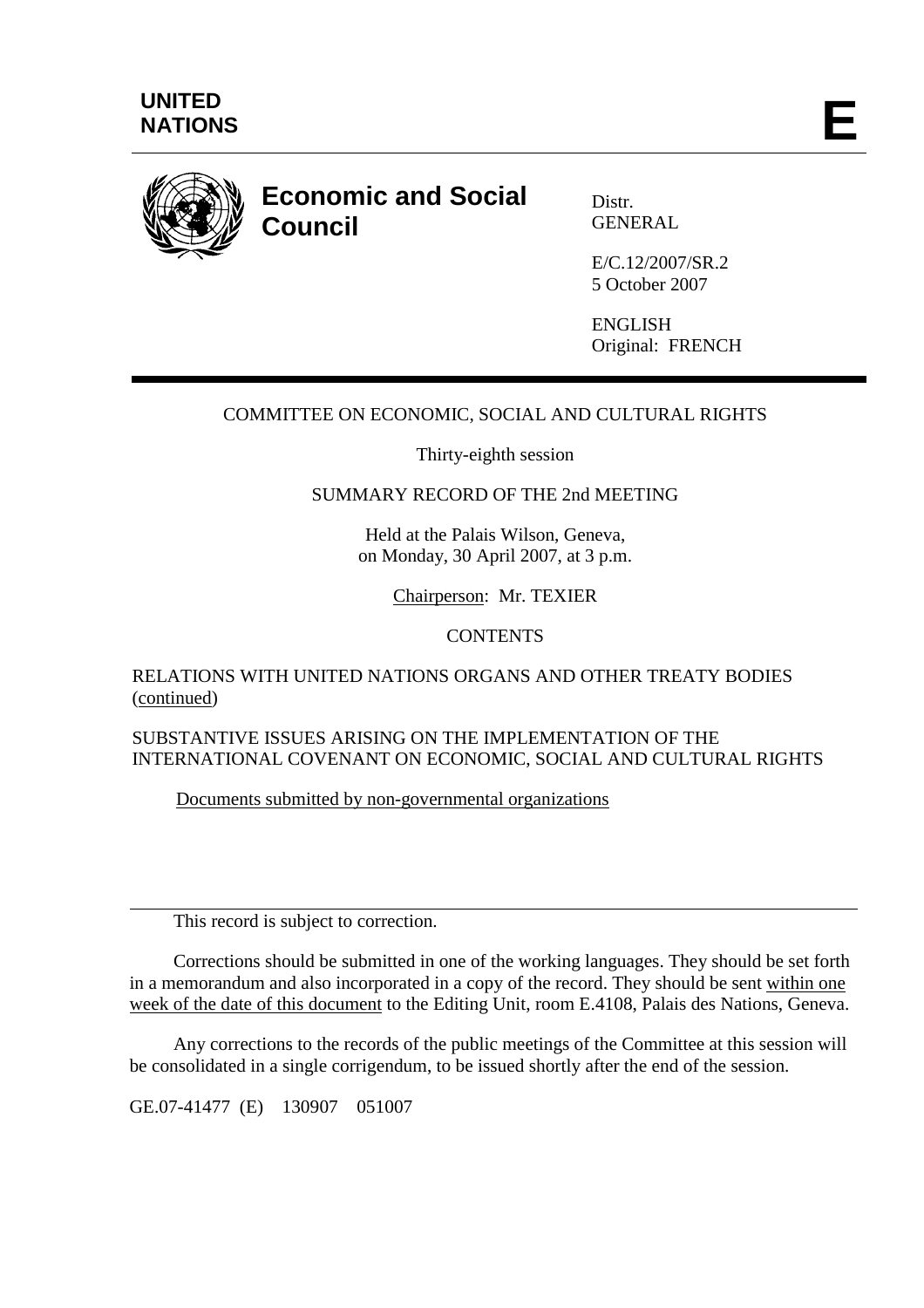#### The meeting was called to order at 3.05 p.m.

#### RELATIONS WITH UNITED NATIONS ORGANS AND OTHER TREATY BODIES (agenda item 6) (continued)

1. Mr. MAGAZZENI (Coordinator of the National Institutions Unit, Office of the High Commissioner for Human Rights) said that national human rights institutions had an essential role to play in the work of the treaty bodies. In March 2007, during the nineteenth session of the Annual Meeting of the International Coordinating Committee of National Institutions for the Promotion and Protection of Human Rights, the High Commissioner for Human Rights had also said she was convinced that those institutions were the best relay mechanism at country level for the application of international human rights norms. It was therefore of the utmost importance that the treaty bodies should emphasize, during their dialogue with States parties, the importance of having national institutions that fully complied with the Paris Principles and, especially, that were independent. Those institutions could be instrumental in strengthening judicial institutions and reforming the law as a whole, particularly by monitoring the application of good-governance standards. He therefore called on the Committee to consider drawing States' attention to the importance of involving national institutions to work in association in a national process of that kind. Those institutions were also privileged partners for the treaty bodies, particularly in countries emerging from conflict, where they could promote the implementation of efficient mechanisms for transitional justice and national reconciliation.

2. The Office of the High Commissioner for Human Rights, entrusted in 2006 with a leadership role within the United Nations system regarding national human rights institutions, intended to continue to further the establishment and strengthening of national institutions in accordance with the Paris Principles, endorsing governmental endeavours to that effect, in addition to closely monitoring compliance with the Paris Principles in order to build those institutions' capacity to work effectively, including for the protection of economic, social and cultural rights.

3. The Office of the High Commissioner had held a number of regional and international workshops on the rights that came within the Committee's purview, such as: the workshop on national human rights institutions and the right to education, held in Honduras in September 2005, which gave rise to the creation of a plan of action for national institutions to promote and protect the right to education in Latin American countries more effectively; and the fifth Conference of African National Human Rights Institutions, which was held in Nigeria in November 2005 and had focused primarily on national institutions' role in promoting and protecting economic, social and cultural rights. There were also the Round Table on National Institutions Implementing Economic, Social and Cultural Rights, held in India from 29 November to 1 December 2005, and the session of the International Coordinating Committee of National Human Rights Institutions, organized in 2006, which focused on migration and migrants' economic, social and cultural rights. National institutions were to meet in Nicaragua in May 2007 to discuss the right to education.

4. The handbook, Economic, Social and Cultural Rights: Handbook for National Human Rights Institutions, was available in English, French and Spanish. The Office of the High Commissioner was also endeavouring to enhance synergies between the United Nations and national institutions, whose role was further legitimized by the Paris Principles. In its view,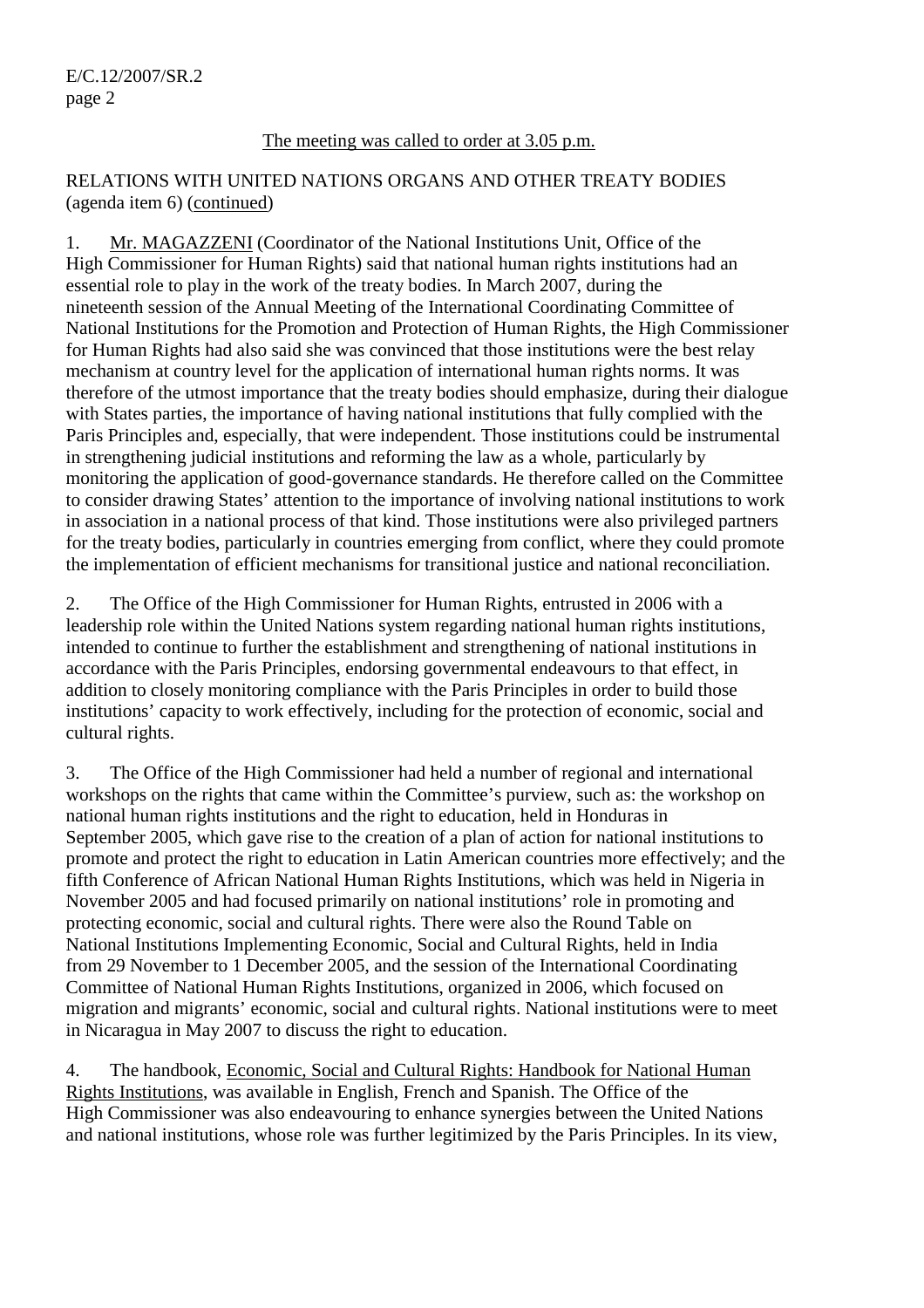national institutions should encourage States to ratify international instruments and contribute to the reports they submitted to the United Nations organs or committees. The Office of the High Commissioner therefore, could not but express its satisfaction at the Committee's general comment No. 10, which set out in detail the role of national institutions in the protection of economic, social and cultural rights, thereby acknowledging the crucial role those institutions could play in promoting the indivisibility and interdependence of all human rights.

5. He encouraged the members of the Committee to study the conclusions of the International Round Table on the Role of National Human Rights Institutions and Treaty Bodies (HRI/MC/2007/3, document distributed in the meeting room in English only), held in November 2006 in Berlin, which brought together representatives of national institutions and members of various treaty bodies. The document suggested means of possible cooperation between the national institutions and the treaty bodies and made recommendations to those bodies, which were to be examined in greater detail in June 2007 at the Meeting of Chairpersons of the Human Rights Treaty Bodies. In conclusion, he urged the Committee to accept, whenever possible, supplementary reports prepared by the national institutions and to allow them not only to submit information in writing, but also to make oral presentations during meetings of the Committee prior to consideration of the State party's report.

6. Ms. BARAHONA RIERA said that during a meeting of ombudsmen from various Latin American countries that she had attended in Colombia, she had been able to observe that some national institutions feared that to participate in the preparation of State party reports might undermine their independence. She wished to know whether the Coordinator of the National Institutions Unit had an opinion on the matter and whether it had been discussed at the Berlin Round Table.

7. Mr. RIEDEL observed that at times, States parties presenting their reports had included representatives of national institutions in their delegation, which had given rise to some bizarre situations. National institutions, now stronger because better organized, ought to have their own role, separate both from the Government's and that of the non-governmental organizations (NGOs). The Committee would do well to think about the prominence they should be accorded in future, in view of their very specific and extremely valuable knowledge of the reality on the ground and of the need to preserve their total independence.

8. Ms. BONOAN-DANDAN pointed out that fostering closer links with national institutions had been one of the Committee's long-standing goals, but that the real question lay in the practicalities. Asking them to participate in the dialogue with the State party's delegation would breach the Paris Principles, whereas consultations prior to the presentation of the report would perhaps be more appropriate. It would be helpful if the Coordinator of the National Institutions Unit could provide guidance on the subject.

9. Ms. BRAS GOMES said it was also her understanding that those institutions would be more favourably disposed towards consultations with the pre-sessional working group than participating in the dialogue with States parties, even if nothing was stated to that effect in the conclusions of the Berlin Round Table.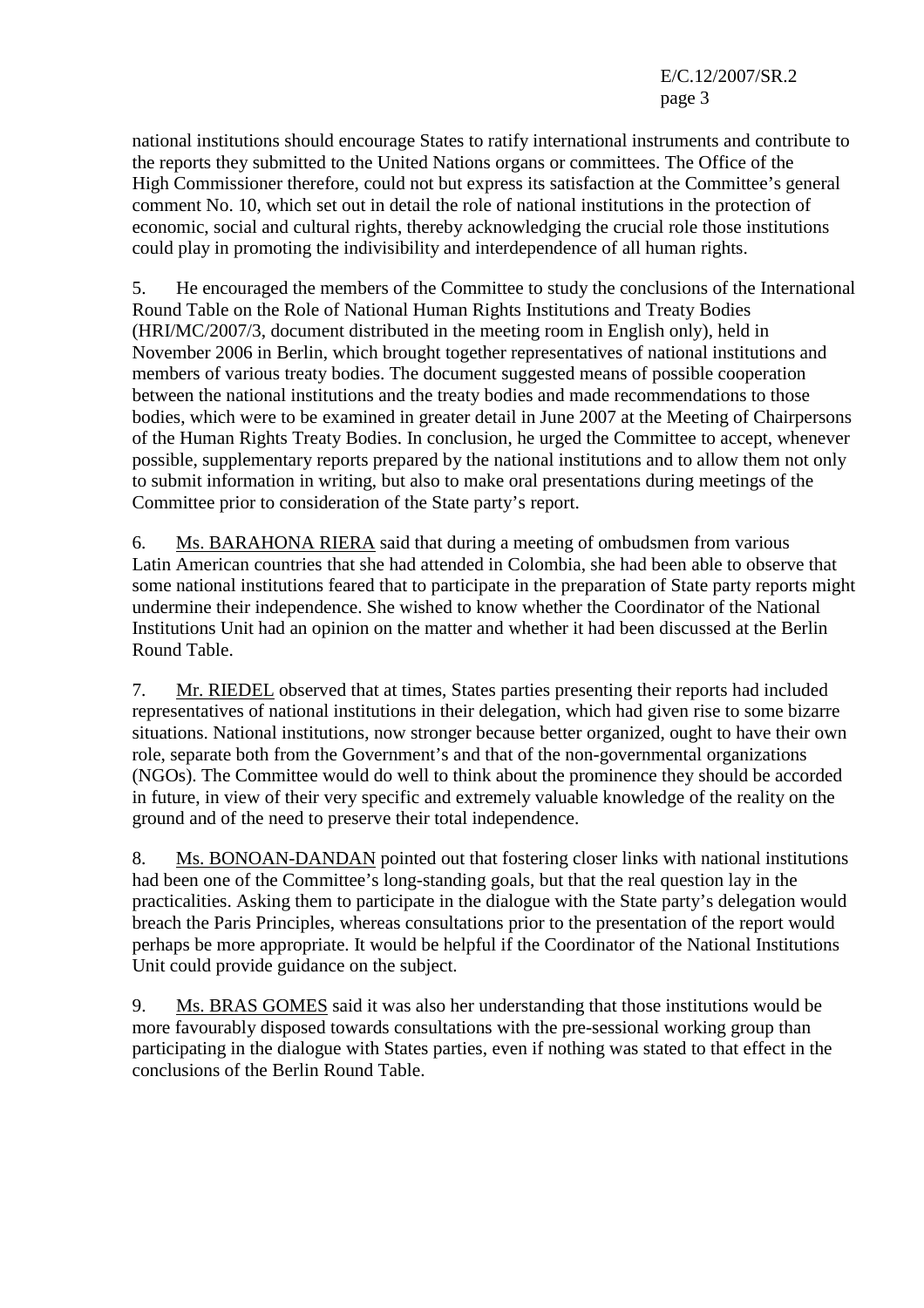10. Mr. ABDEL-MONEIM expressed surprise that the document had been circulated at a stage when it was yet to be considered at the Meeting of Chairpersons of Human Rights Treaty Bodies and clearly needed to be supplemented; for example, the list of participating national institutions was not even included.

11. Mr. MAGAZZENI (Coordinator of the National Institutions Unit, Office of the High Commissioner for Human Rights) confirmed that the document in question had been distributed for information only and would be considered by the Meeting of Chairpersons of Human Rights Treaty Bodies in June 2007. In his opinion, it was a significant document that advocated more coordinated working methods and could signal the beginning of a more structured dialogue between treaty bodies and national institutions. A first step could be to urge national institutions to seek accreditation to the International Coordinating Committee of National Human Rights Institutions - an earnest of their independence and a sine qua non for participation in the consideration of States parties' reports.

12. Summarizing an exchange of views between Mr. RIEDEL, Ms. BARAHONA RIERA, Mr. KOLOSOV, Ms. BONOAN-DANDAN, Mr. ABDEL-MONEIM and himself, the CHAIRPERSON said that at its November 2007 session the Committee would undertake a comprehensive study of the conclusions of the International Round Table on the Role of National Human Rights Institutions and Treaty Bodies, which would meanwhile be considered by the Meeting of Chairpersons of Human Rights Treaty Bodies, and that it would send a letter for the attention of the next Round Table informing it of its position on the various proposals contained in that document.

13. Mr. DASGUPTA expressed his regret at the wording used in the document in question ("should" rather than "are invited to"), which showed a lack of respect for the national human rights institutions; he took particular issue with paragraphs 3, 6 and 11 (pp. 2, 3 and 5). Stressing that some proposals (para. 11, p. 5) merited the Committee's approval, provided that they were further discussed beforehand, he sought clarification as to the document's origin and status.

14. Mr. RZEPLINSKI, associating himself with Mr. Kolosov's remarks, pointed out that national human rights institutions were under no obligation to the Committee and should be used simply as a source of additional and independent information. Moreover, it was regrettable that the Committee should be required to discuss a text that had just been distributed during the meeting.

15. Mr. MAGAZZENI (Coordinator of the National Institutions Unit, Office of the High Commissioner for Human Rights) said that the information and documents requested would be made available to the Committee. While States parties' reports to the Committee were the responsibility of the State party and its Government, the State party, as well as the Committee, must have access to other sources of information. With regard to the financing of national institutions, it often came out of the State budget precisely in order to protect their independence. Lastly, he explained that the document, which had been distributed to Committee members for their information only, would be the subject of further discussions, particularly during the Meeting of Chairpersons of Human Rights Treaty Bodies from 18 to 22 June 2007, and that any contribution from the Committee, through its Chairperson, would be welcome.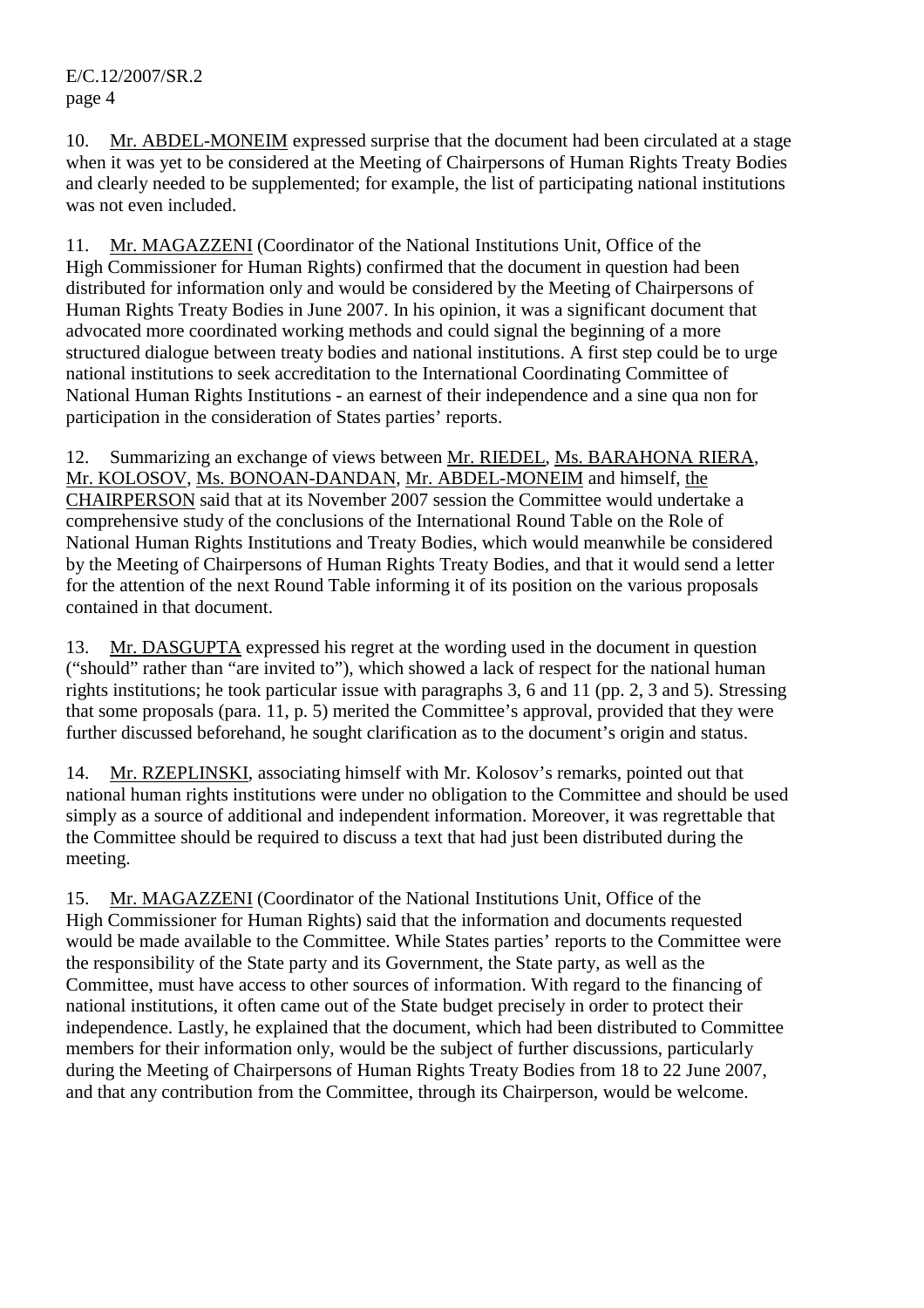16. Ms. BREINES (United Nations Educational, Scientific and Cultural Organization (UNESCO)), having stressed the importance of close United Nations cooperation with its specialized agencies, the Bretton Woods institutions and national authorities in the context of its new reform, referred to the national commissions for UNESCO located in various countries. She then referred to the meeting to be held on 7 and 8 June 2007 in Amsterdam on the issue of the right to enjoy the benefits of scientific progress and its applications (art. 15, para. 1 (b) of the Covenant) and, inviting the members of the Committee to take part, talked about organizing, at the same time as the November 2007 session of either the Committee or the Human Rights Council, a parallel event at which she would introduce three major UNESCO conventions, namely the Convention Concerning the Protection of the World Cultural and Natural Heritage (1972), the Convention for the Safeguarding of the Intangible Cultural Heritage (2003) and the Convention on the Protection and Promotion of the Diversity of Cultural Expressions (2005).

17. Turning to the right to education, she drew the Committee's attention to: the UNESCO report entitled "Education under attack" on targeted political and military violence against education staff, students, teachers, union and government officials, and educational institutions; the workshop held on 14 and 15 December 2006 in Brazil on the challenges and perspectives for law and education, which demonstrated a need for a regulatory framework in the face of the rapid growth of private universities in Brazil; and the intergovernmental meeting held in March 2007 in Buenos Aires on progress in the development of the Regional Project for Education in Latin America and the Caribbean, where the participants had felt that it was absolutely essential to safeguard education as a public good and to step up activities to eradicate poverty, which had resulted in the Buenos Aires Declaration. In addition, the twenty-second session of the Standing Conference of European Ministers of Education had been held on 4 and 5 May 2007 in Istanbul (Turkey), and a CD-ROM on the regulatory framework governing the right to education had been given to the secretariat of the Committee.

18. At the one hundred and seventy-sixth session of the Executive Board of UNESCO, the Committee on Conventions and Recommendations had discussed guidelines for monitoring the implementation of UNESCO conventions and considered the Director-General's report on the ninth session of the Joint ILO/UNESCO Committee of Experts on the Application of the Recommendations concerning Teaching Personnel. Moreover, UNESCO regularly sent the Committee the reports of its member States on the application of the Convention against Discrimination in Education (1960) and suggested that they could be useful in the context of draft general comment No. 19 on the principle of non-discrimination. Lastly, the National Education Forum held in February 2007 in Benin, with UNESCO assistance, had spurred the Beninese Government's endeavours to attain primary education for all as a fundamental right.

19. Mr. KERDOUN asked for an explanation of how the national commissions for UNESCO worked; the Algerian National Commission appeared to be withholding information. Recalling the existence of two ministries for national education in Algeria - one for primary and secondary education, the other for higher education -, he asked whether the Algerian National Commission worked with the latter.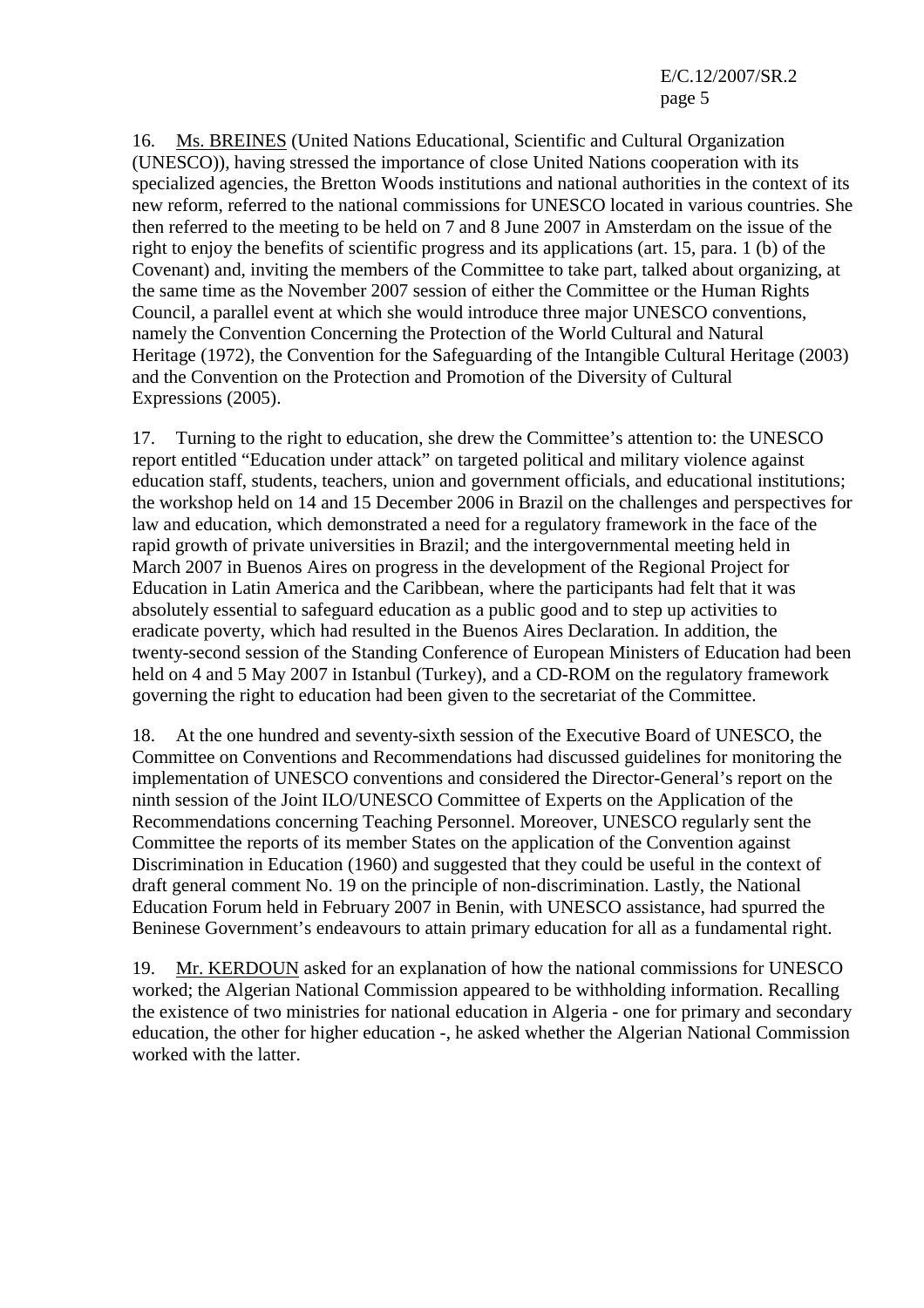20. Mr. RIEDEL said that since the Committee was currently working on the right to take part in cultural life (article 15, paragraph 1 (a) of the Covenant), a task that would take some time, it would be premature to focus on the right to enjoy the benefits of scientific progress and its applications (para. 1 (b)).

21. Ms. BRAS GOMES requested that the text of the Buenos Aires Declaration should be submitted; given the soaring privatization of education, it would enable the Committee to remind ministers of education that they had recognized education as a public good.

22. Mr. ABDEL-MONEIM stressed that the UNESCO consultations on implementing the Convention against Discrimination in Education were relevant not only to draft general comment No. 19, but also to general comments Nos. 11 and 13, which deserved to be reviewed in the light of the new forms of discrimination that had emerged in education. He would like to be informed of the outcome of those consultations, along with the current status of ratifications of the Convention and any related reservations.

23. Ms. BREINES (UNESCO) explained that the national commissions, a product of the International Commission for Intellectual Cooperation, the forerunner of UNESCO, were established by the national authorities. While UNESCO supplied them with any information that they requested and put its expertise and training at their disposal, it was the Governments of the countries concerned that determined which ministry was responsible for them and their degree of independence. She regretted the fact that the Algerian National Commission did not disseminate information as it ought and suggested that scant resources might explain it. She would pass on Mr. Riedel's message to UNESCO Headquarters about the meeting on the right to enjoy the benefits of scientific progress and its applications, and confirmed that the text of the Buenos Aires Declaration had been dispatched to the secretariat of the Committee. Lastly, noting Mr. Abdel-Moneim's interest in the consultations currently being held, she undertook to send the Committee the status of ratifications of the Convention, which was regrettably unsatisfactory.

SUBSTANTIVE ISSUES ARISING ON THE IMPLEMENTATION OF THE INTERNATIONAL COVENANT ON ECONOMIC, SOCIAL AND CULTURAL RIGHTS (agenda item 4)

## Documents submitted by non-governmental organizations

24. Ms. WOLF (FIAN International and Rights and Democracy) informed the Committee of the preliminary results of the study on the right to food in Nepal undertaken by the two organizations she represented (document distributed in the meeting room in English only), and that scant access to land was one of the major causes of the country's lack of food security. Discrimination, mainly against indigenous groups (57 per cent of the population), the "untouchables" caste (Dalits) and women, was another significant obstacle to the exercise of the right to food. She recommended that the Committee should closely follow the development of that right within the country's new constitutional context, that it should ask the Nepalese Government to disseminate widely the FAO voluntary guidelines to support the progressive realization of the right to adequate food in the context of national food security, and urge it to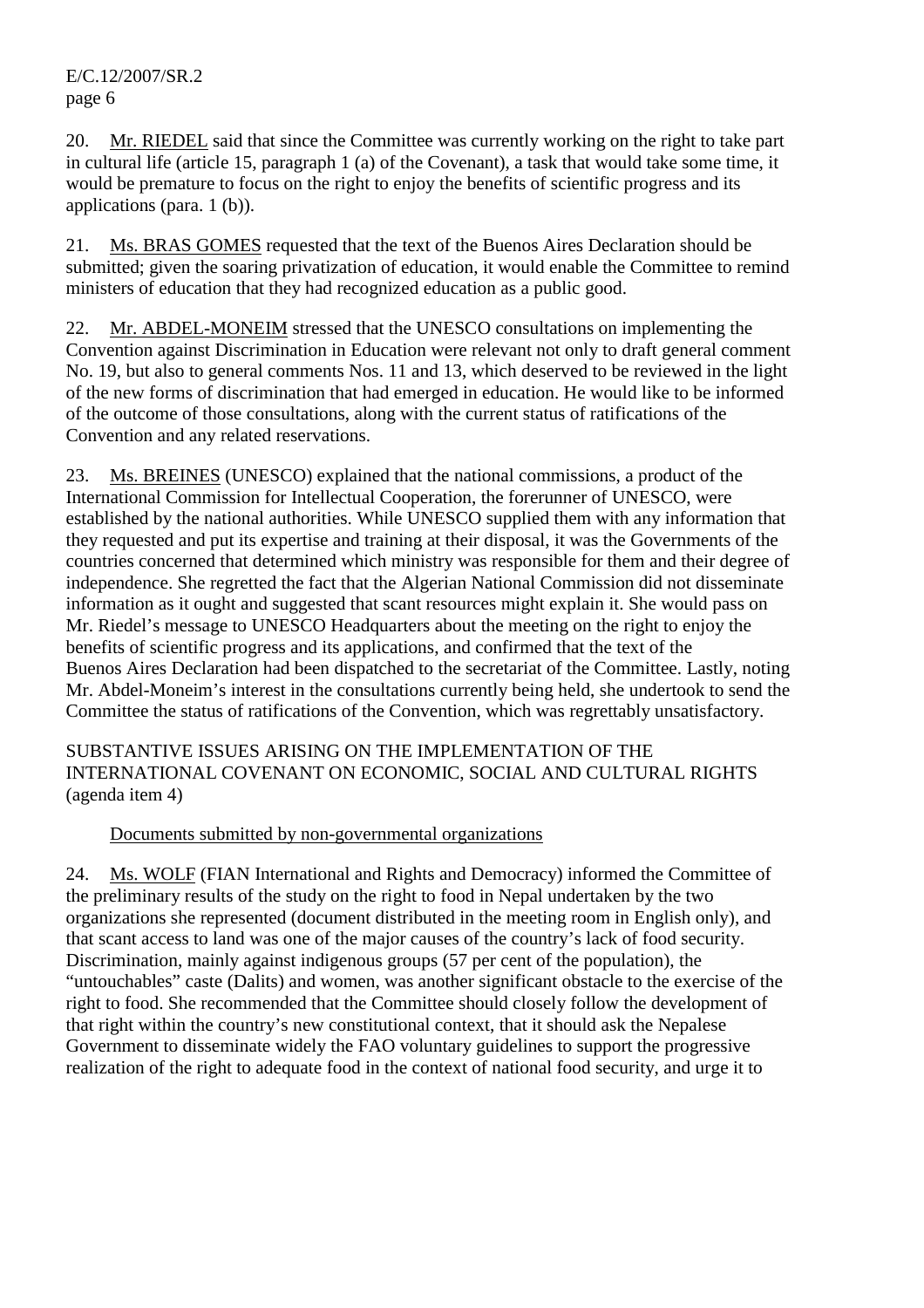take a number of measures - land reform, a participatory agricultural policy that solved problems of access and distribution, food distribution to reach the most vulnerable, programmes to combat caste discrimination, investigations of cases of discrimination against Doms and of threats to the Musahar communities in the Terai.

25. Mr. GAUTAM (Rural Reconstruction Nepal) said that Nepal was undergoing a process of transition from an autocratic to a democratic regime, and the huge political leap had not yet yielded all the expected results (an economic growth rate of only 3.4 per cent in 2005/06, instead of the 4.5 per cent anticipated): enormous poverty still prevailed in the country; ethnic minorities continued to be excluded; and the flouting of human rights, particularly economic, social and cultural rights, continued to aggravate the population's living conditions.

26. For centuries Nepalese society had been the scene of discrimination based particularly on belonging to the "untouchables" caste, sex or even ethnic or geographic origin. Women, Dalits and Janajatis belonged to the most disadvantaged groups in terms of enjoyment of economic, social and cultural rights, because the Government had failed to create the conditions for their satisfaction of their basic needs in the areas of food, housing, clothing, education, security or health.

27. Equality between men and women was a subject of debate but was far from being the real state of affairs in Nepal. Women, who comprised the majority of the population, were grossly underrepresented at the socio-economic and political levels, and legal and political initiatives launched to make equality a reality were few and far between. Unemployment among persons with disabilities remained high and they were subject to various forms of discrimination, while disabled women were victims of double discrimination.

28. Child labour was prohibited by law, but in practice, children engaged in dangerous work in factories, mines and in the construction industry, as well as in transport, farming, plantations or even catering. Even worse, some were employed as child soldiers, particularly by the Communist Party of Nepal (Maoist).

29. The armed insurrection had had devastating effects on education. Nearly 350 students had died and many who had been displaced had been unable to return to the educational system in their host region for socio-economic and cultural reasons. Poverty was another reason for non-attendance at school, since parents who enrolled their children in school deprived themselves of an additional source of income.

30. The decade-long conflict was rooted in socio-economic and cultural inequalities as a result of the Government's inability to enforce the rights under the Covenant, including the right to development. Low wages, limited access to paid employment, and particular groups' stranglehold on productive resources had seriously hampered human development and prevented the most disadvantaged from accessing the labour market, which had particularly encouraged young people's flight from the countryside.

31. Even if they were implemented, the transitional Government's initiatives would not suffice to meet even the fundamental needs of persons marginalized for centuries and severely affected by the armed conflict, which meant that the realization of economic, social and cultural rights might remain wishful thinking.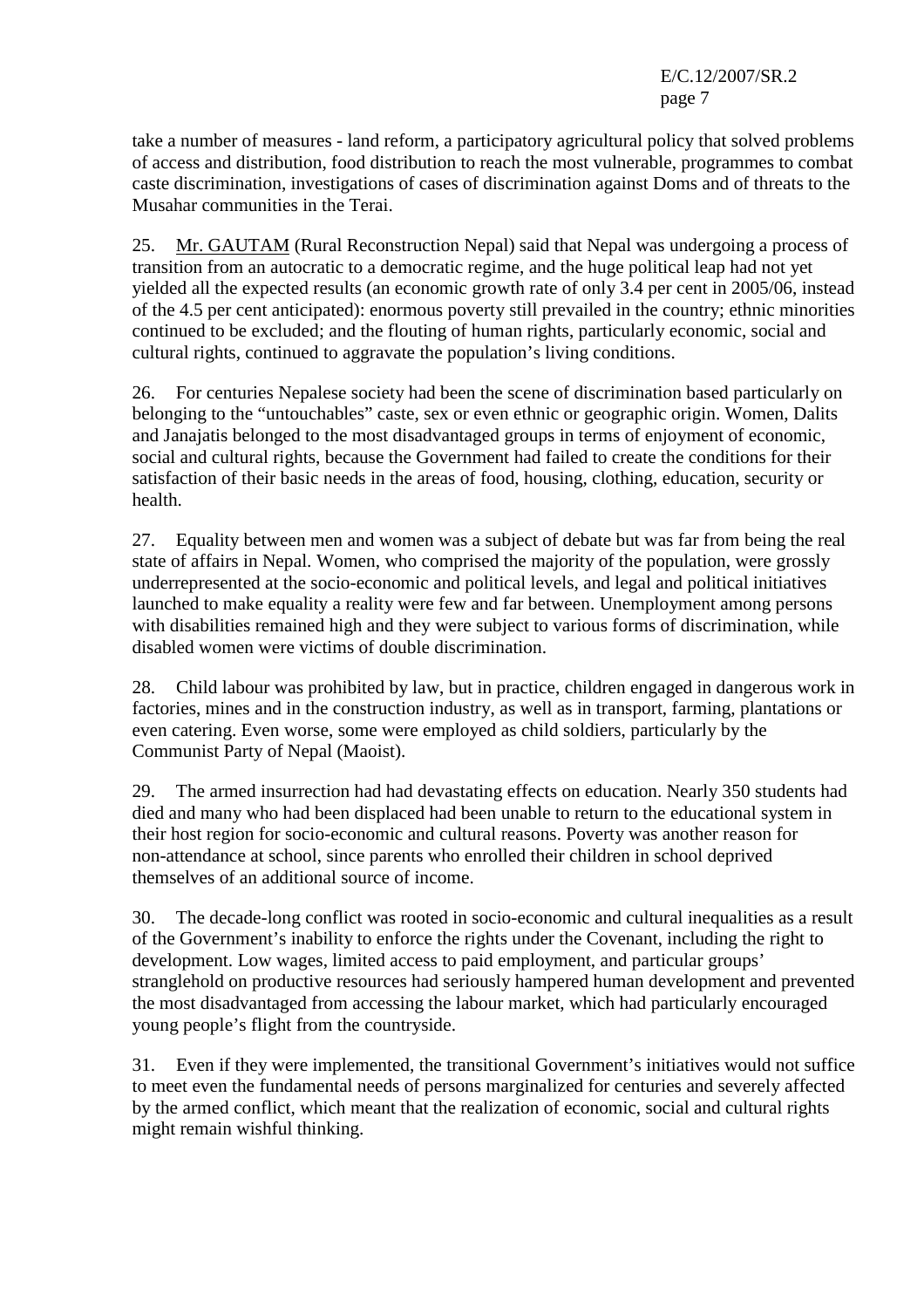32. Its commitments notwithstanding, Nepal had been incapable of posting the slightest progress in protecting and promoting the human rights enshrined in international law, particularly those set forth in the Covenant. It had not made the budget provisions necessary for realizing economic, social and cultural rights and had been unable to respond to its population's fundamental needs in that area.

33. Ms. BONOAN-DANDAN regretted that the report by FIAN International and Rights and Democracy had only reached the members of the Committee on the day before the State party's second periodic report was to be considered, which did not allow members to make use of the valuable information it contained.

34. Mr. SADI, having seen for himself the scale of poverty in Nepal, concentrated in urban areas, in addition to the problems relating to food and access to water and health care, asked whether the establishment of a more stable democracy was likely to help improve the situation.

35. Mr. KOLOSOV said he was inclined to think that the proposal by FIAN International and Rights and Democracy report that the Committee, in its concluding observations, should call on the State party to carry out genuine land reform fell somewhat outside the Committee's sphere of competence. He pointed out that, according to article 1 of the Covenant, all peoples had the right of self-determination, and freely determined their political status and freely pursued their economic, social and cultural development.

36. Ms. BRAS GOMES asked whether as part of its fact-finding mission, FIAN International had addressed the question of the FAO voluntary guidelines at its seminar on the right to food.

37. She also wished to know whether there was any sign of a change in political will in Nepal and particularly whether there was any hope of the Government framing and implementing policies in favour of women and Dalits.

38. Ms. WOLF (FIAN International and Rights and Democracy) explained that the fact-finding mission in Nepal had taken place two weeks earlier and that it would have been difficult to submit the report earlier. Poverty was far from concentrated in urban areas; according to the statistics she had, 95 per cent of persons suffering from malnutrition and hunger lived in the countryside, but that was still no reason to halt activities in urban areas.

39. She was uncertain whether by calling on the State party to introduce land reform the Committee would run counter to the principle of the right to self-determination. Nor did she think that land redistribution would violate the Nepalese Constitution.

40. Mr. GAUTAM (Rural Reconstruction Nepal) said that the centuries-old autocratic regime had always been supportive of landowners. The advent of democracy should have afforded the worst-off and landless members of society access to available resources, but since April 2006, the Government had quite clearly prioritized urban areas in its activities. That explained the palpable sense of frustration felt by the sectors of the population whose economic, social and cultural rights were still not guaranteed.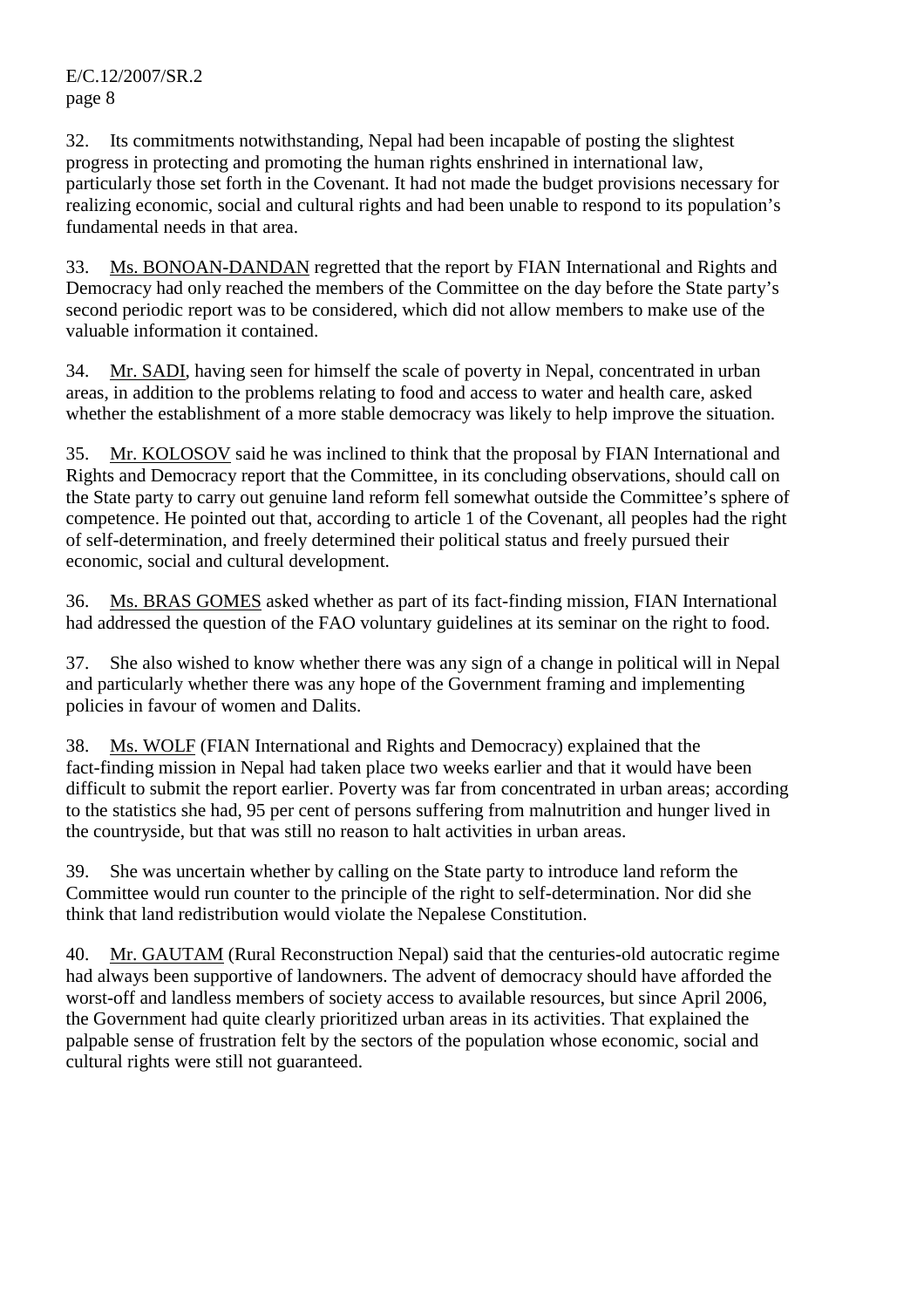41. It was imperative for the Government to implement a pro-poor policy based particularly on the redistribution of land to the people. That was the only way of bridging the economic divide separating the various social groups in Nepal. In addition, United Nations treaty bodies often requested a State party to undertake substantive reforms.

42. Mr. ZHAN, recalling the close links between peace, development and respect for human rights, said that if the Nepalese Government wished to attract the foreign investment required for economic growth, it should begin by restoring peace to the country. It would be preferable, in his view, to avoid using the term "Maoist" in the name of the Communist Party of Nepal.

43. Mr. GAUTAM (Rural Reconstruction Nepal) fully endorsed Mr. Zhan's view that peace, development and respect for human rights went hand in hand. He also explained that the "Communist Party of Nepal (Maoist)" was the official designation of the Communist Party both in the Constitution and in official documents, which was why it had been used in the parallel report submitted to the Committee.

44. Ms. DOMMEN (3D) said that 3D-Trade-Human Rights-Equitable Economy lobbied for the trade regulations to be devised and enforced so as to foster an equitable economy. The association was convinced that the Committee had a major role to play in making sure that trade negotiations, provisions and agreements helped to promote, rather than undermine, the realization of human rights. It had to be recognized that numerous trade policies had adverse effects on vulnerable groups, that the new intellectual property rules increasingly hindered seed exchanges among small farmers and that access to medicines was obstructed by trade agreements among big companies in the industrialized nations. Given that countries had scant interest in the impact of their trade policy, it would be useful for the Committee to broach that topic systematically in meetings at which States parties' reports were considered. In addition, she proposed that the Committee put three principal questions to delegations: what measures their country had taken to ensure that those responsible for trade policies were aware of their obligations under the Covenant? What measures had been taken to assess the impact of trade agreements currently being negotiated, particularly on vulnerable groups? Had their country requested the assistance of the Office of the High Commissioner for Human Rights in order to build its capacity to participate in trade negotiations or to implement trade agreements in a manner consistent with human rights?

45. Mr. SADI, having noted Ms. Dommen's comments with interest, pointed out that the Committee often raised such questions with States parties. Moreover, countries were often aware of the adverse effects of their trade policy but did nothing to correct it.

46. Mr. KOLOSOV said that the States parties that were members of the World Trade Organization (WTO) needed to honour their numerous commitments under the trade agreements they had entered into, yet did not have the technical capacity to bring their legislation into line with those trade agreements or with international human rights instruments. It was difficult to assess the impact of WTO agreements at the national level.

47. Ms. BARAHONA RIERA said she shared the concerns expressed by 3D, particularly with regard to the impact of trade policies on vulnerable groups. That being so, things were more complicated than they appeared and the situation varied markedly from one country to another.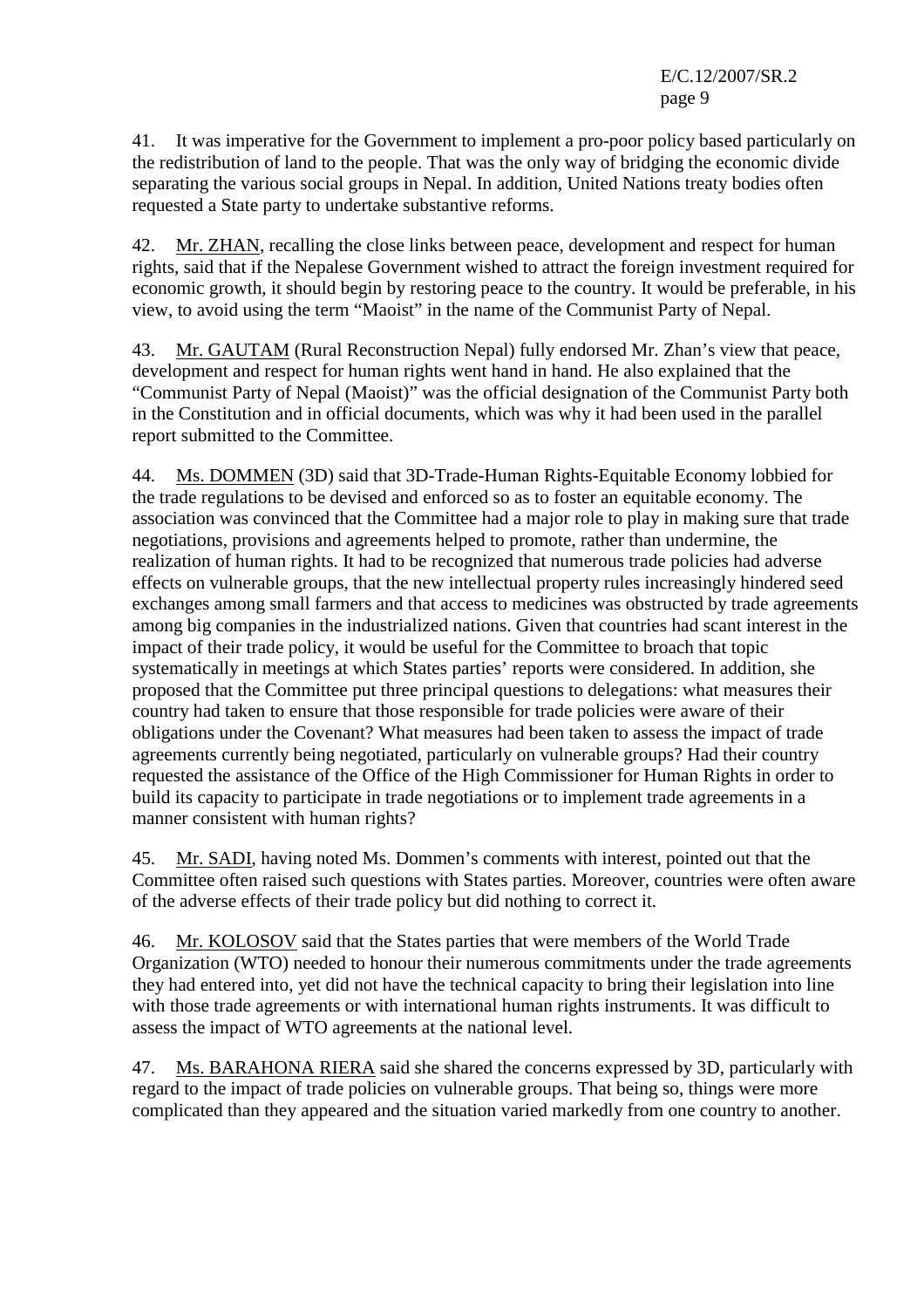48. Mr. ABDEL-MONEIM said that serious thought should be given to who gained and who lost from free trade. In his opinion, the poorest people benefited the least from trade liberalization. Also, international human rights rules should prevail over international trade law.

49. Ms. BONOAN-DANDAN pointed out that the Committee was one of the treaty bodies that had done most to make countries aware of the impact of trade on human rights. For example, the pre-sessional working group had held a seminar on trade and human rights in November 2006.

50. Ms. DOMMEN (3D) said she realized that countries could not go back on the commitments that they had already made in terms of trade agreements, but that they should seek to limit the adverse effects of future trade agreements and to ensure that human rights were given higher priority in negotiations currently in hand.

51. Mr. McCARTHY (World Organisation Against Torture - OMCT) said that OMCT comprised more than 280 national organizations against torture in some 90 countries. Convinced of the need to combat poverty and socio-economic inequalities in order to eradicate torture, summary executions, enforced disappearances and all other cruel, inhuman or degrading treatment, OMCT had implemented a new programme centred on respect for and promotion of economic, social and cultural rights, with the following objectives: to identify violations of economic rights by particular economic actors, to report to the United Nations treaty bodies on the situation of economic, social and cultural rights and to emphasize the direct links between the exercise of economic rights and violence in all its forms (not only torture, but also domestic violence).

52. Mr. CAHN (Centre on Housing Rights and Evictions) welcomed the Committee's tireless endeavours in promoting the justiciability of economic, social and cultural rights at the international level and urged it to systematically ask States parties, during consideration of their reports, to indicate their position regarding the adoption of an optional protocol to the Covenant.

53. Mr. RIEDEL paid tribute to the national and international NGOs that had been pressing for years for the adoption of an optional protocol to the Covenant, which would enable individuals to complain to the Committee concerning any violation of the Covenant's provisions. He referred to the fact that in its resolution 1/3, the Human Rights Council had decided to extend by two years the mandate of the Open-ended Working Group on the optional protocol to the Covenant.

54. Mr. SADI welcomed the activities undertaken by OMCT to highlight the close links between poverty, torture and other forms of violence. In that connection, violence, particularly domestic violence, was widespread, even in industrialized countries; poverty was not the sole determining factor.

55. Ms. WILSON said that domestic violence and spousal abuse were closely linked to educational level and encouraged OMCT to address in its research the links between violence and access to education.

56. Mr. ABDEL-MONEIM said it would be worthwhile for OMCT to indicate the specific links between poverty, violence, torture and non-compliance with the various articles of the Covenant.